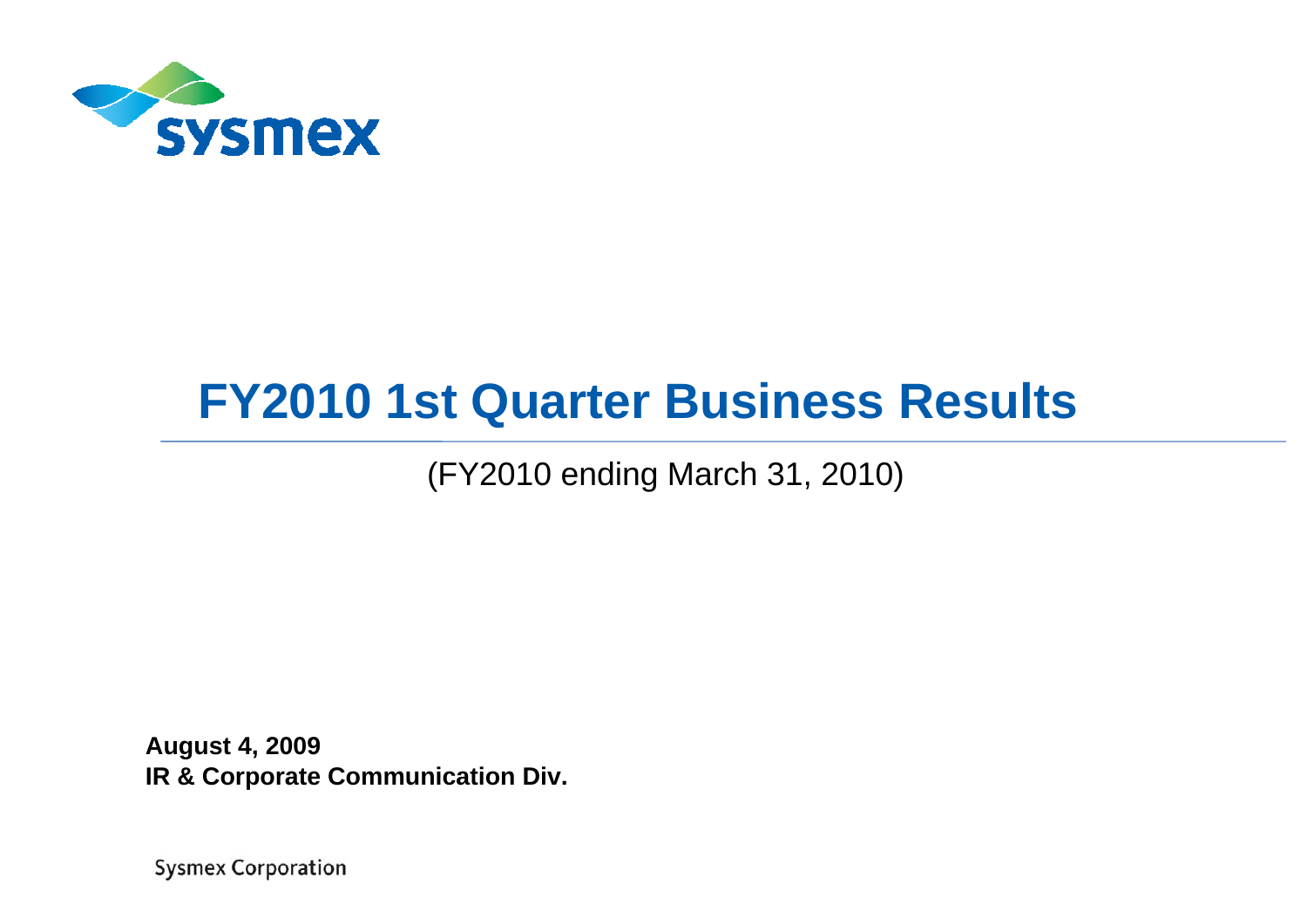#### 1st Quarter Financial Results



(For the years ended March 31)



**Sysmex Corporation**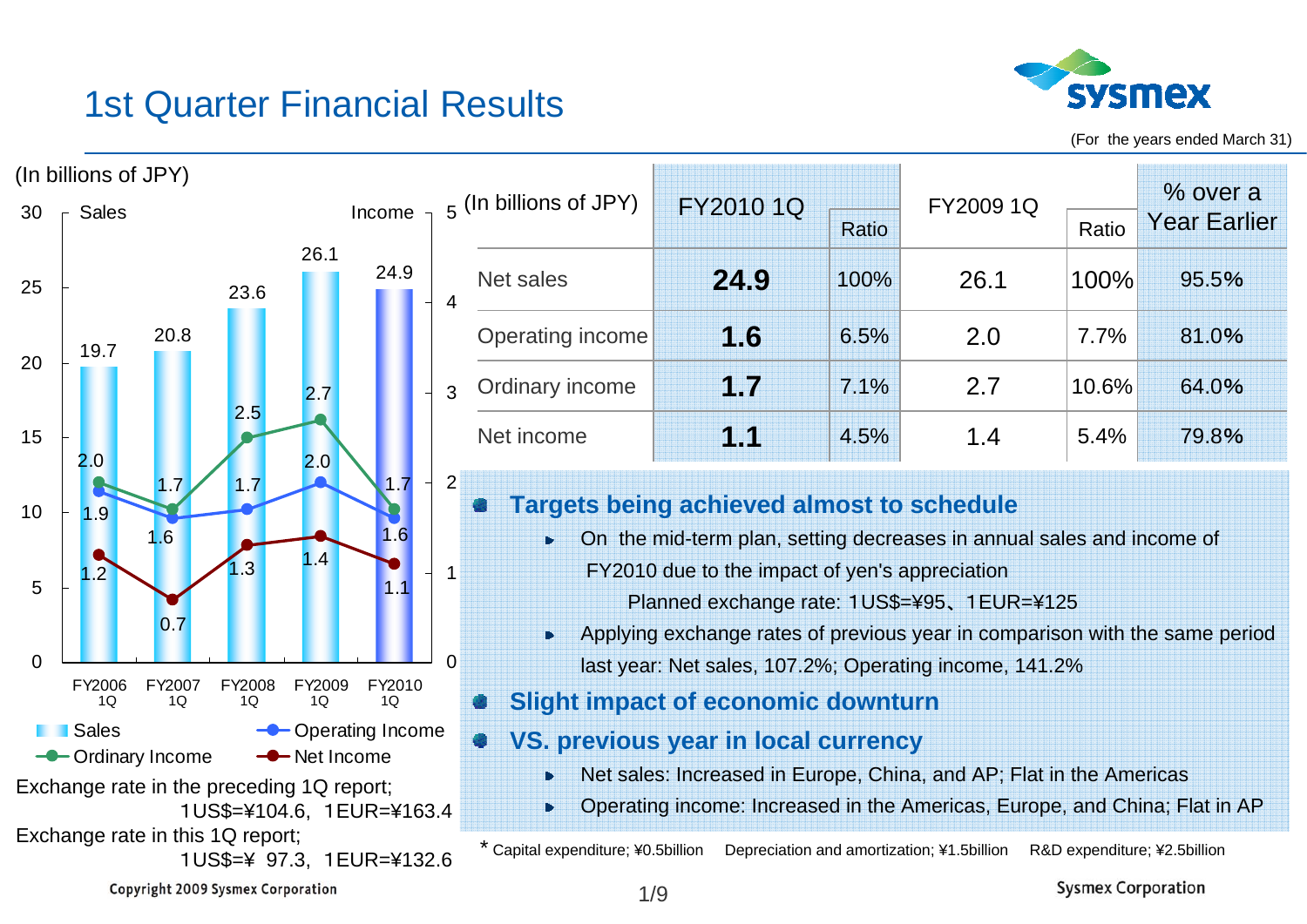## Breakdown of Net Sales and Operating Income



(For the years ended March 31)

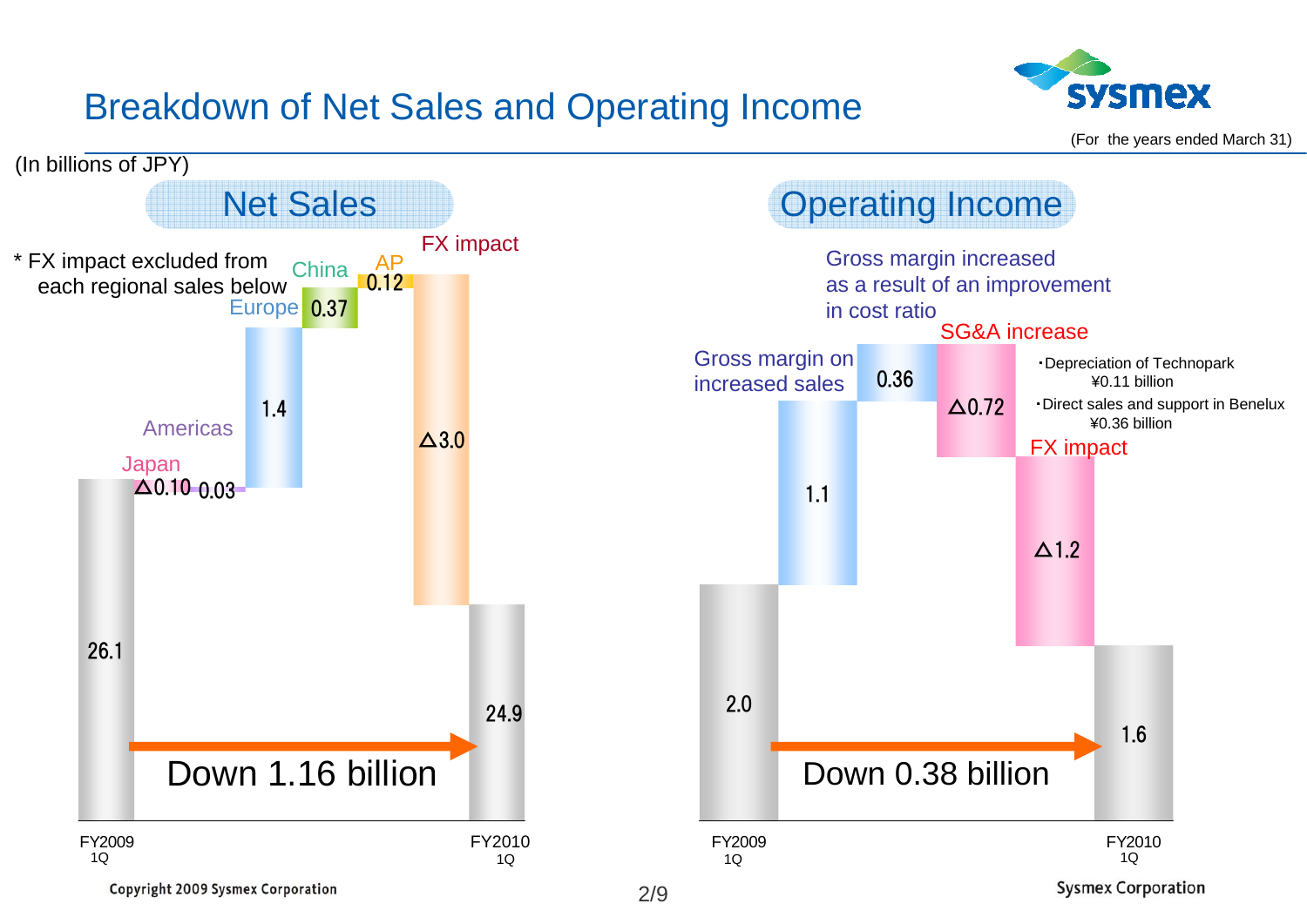#### Topics in 1st Quarter



#### New Products

Line-up of reagents for HISCL-2000i in the immunochemistry field enriched Reagents for hepatitis B and cancer tumor will be launched

#### Affiliates and Offices

Direct sales and support in Benelux (Belgium, the Netherlands and Luxembourg) started (in April)

By new subsidiaries in Belgium and the Netherlands

Educational center established in Sysmex CZ (Czech Republic) 43

#### **Others**

- Kids Park, a company nursery, opened
- Production of simplified influenza test kits increased due to new influenza pandemic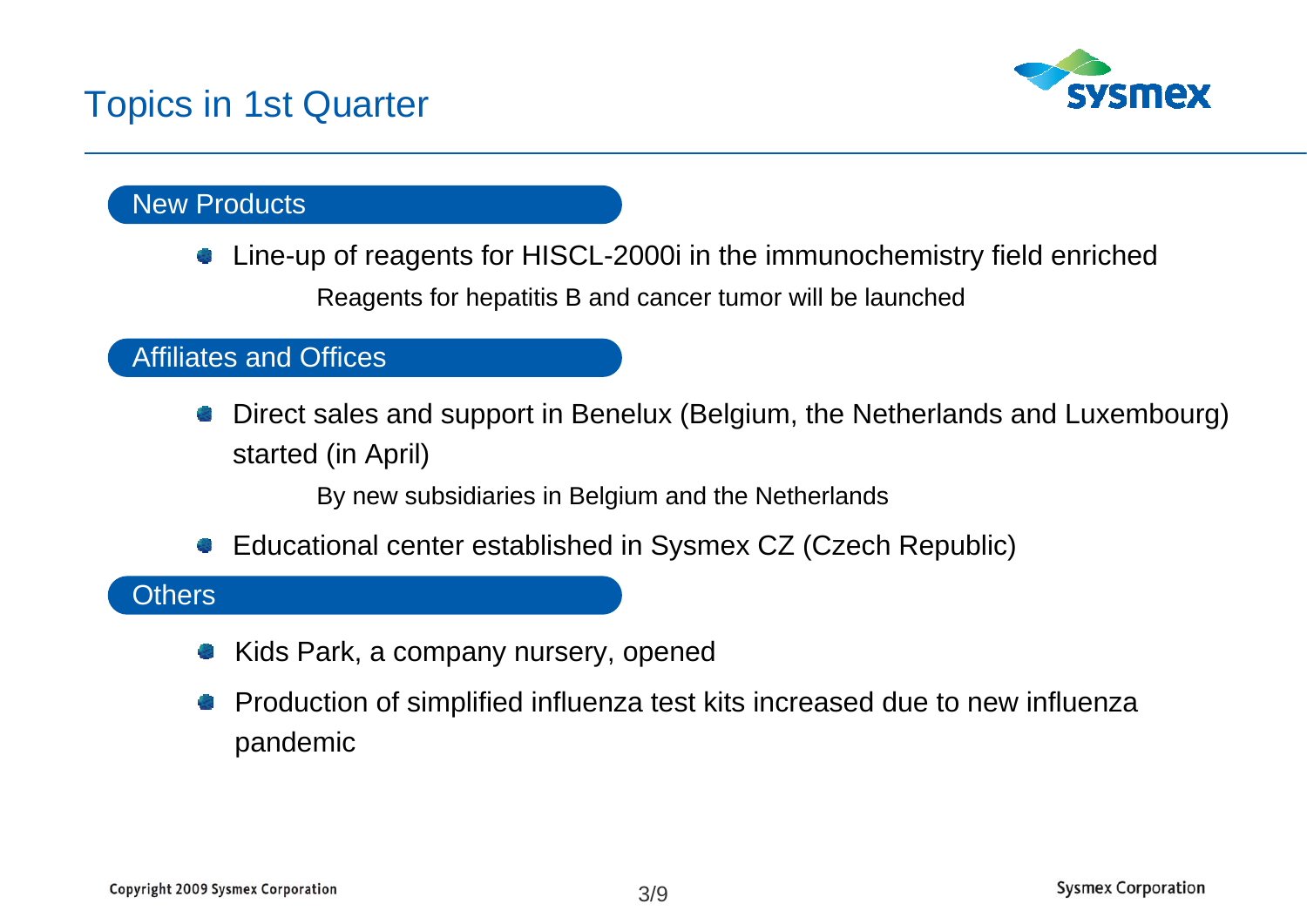#### Geographic Segment Information: Americas



(For the years ended March 31)

(In billions of JPY)

**5.4**

**0.26**

FY2010

0.0

0.2

0.4

0.6



4/9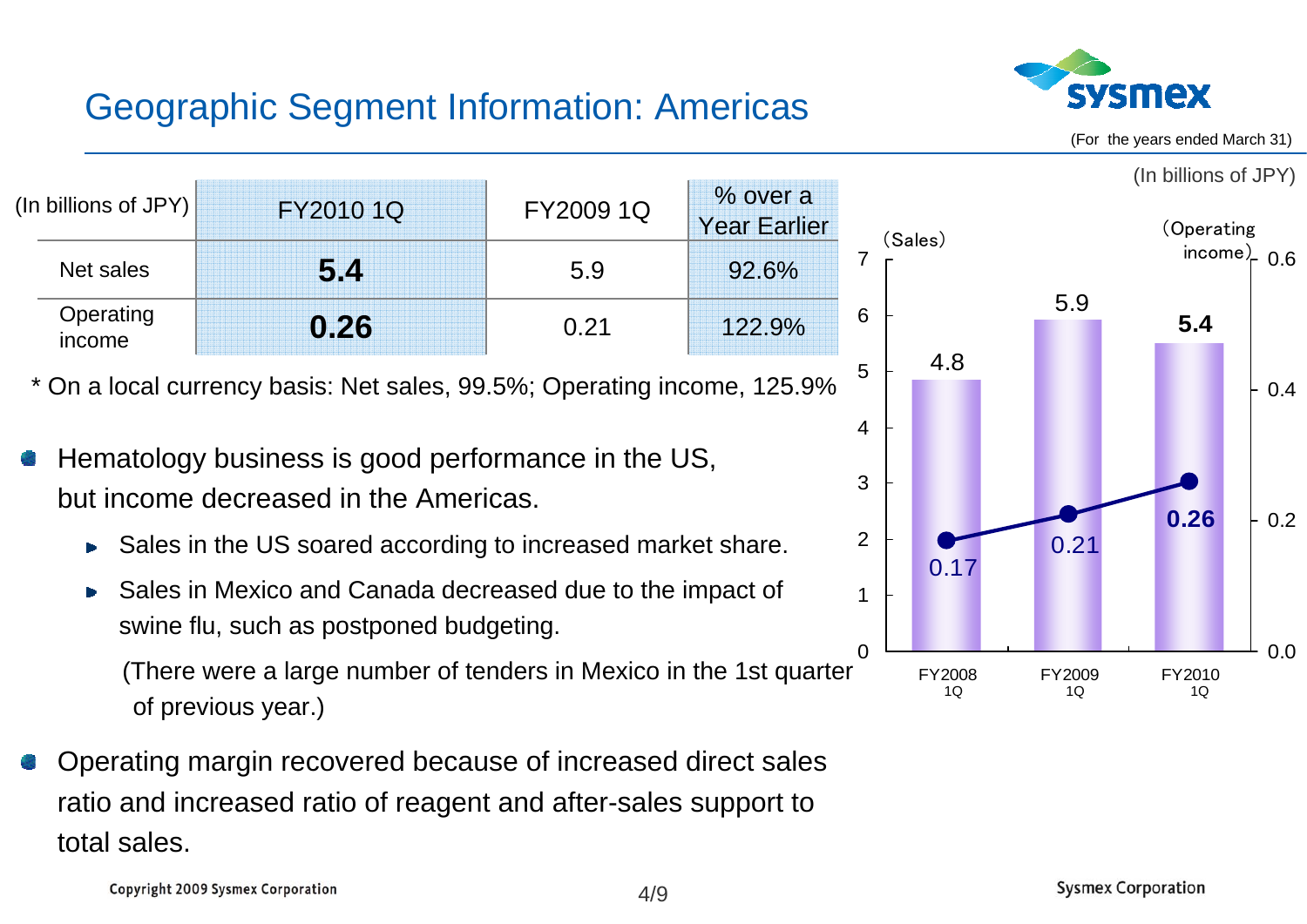## Geographic Segment Information: Europe



(For the years ended March 31)



UK increased sales on a sterling basis, but decreased in yen due to FX impact (sterling depreciation).

5/9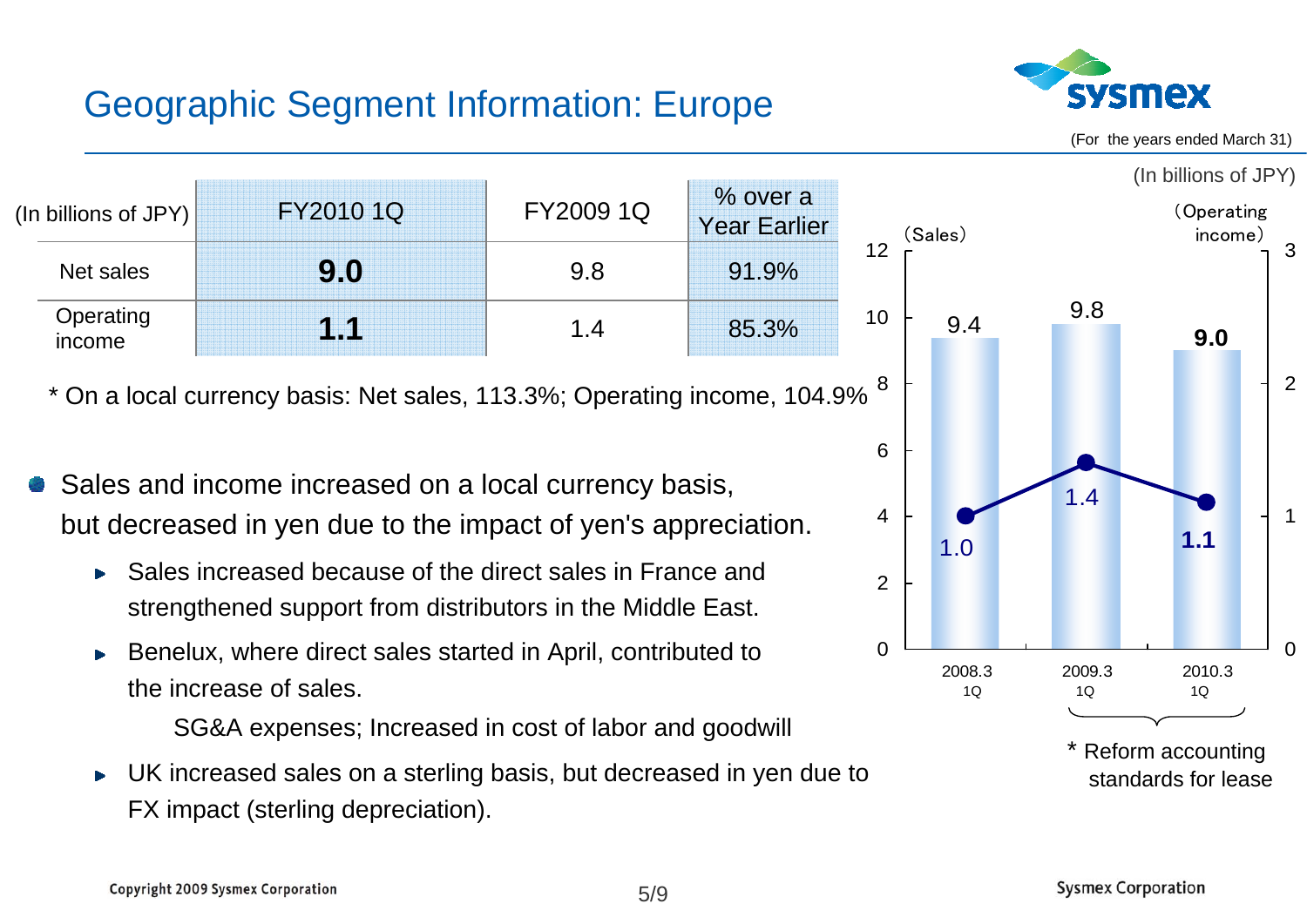## Geographic Segment Information: China



(For the years ended March 31)

(In billions of JPY)

| (In billions of JPY) $\parallel$ | FY2010 1Q | FY2009 1Q | % over a<br><b>Year Earlier</b> |
|----------------------------------|-----------|-----------|---------------------------------|
| Net sales                        | 2.1       | 1.8       | 113.7%                          |
| Operating<br>income              | 0.48      | 0.19      | 246.4%                          |

\* On a local currency basis: Net sales, 119.9%; Operating income, 260.4%

- Both sales and operating income grew over 10%.
- Sales in the hematology and hemostasis fields soared.
	- ► Sales of high-end models and system products in the hematology field increased through direct business with customers.
	- Growth in the hemostasis field was steady because of the active use of distributors.
	- Tenders in the low-end market for hematology products remained inactive.
- Operating margin recovered due to an increase in the reagent sales to total sales ratio.
- Chinese government released medical reform plan; Investments into medical infrastructure.

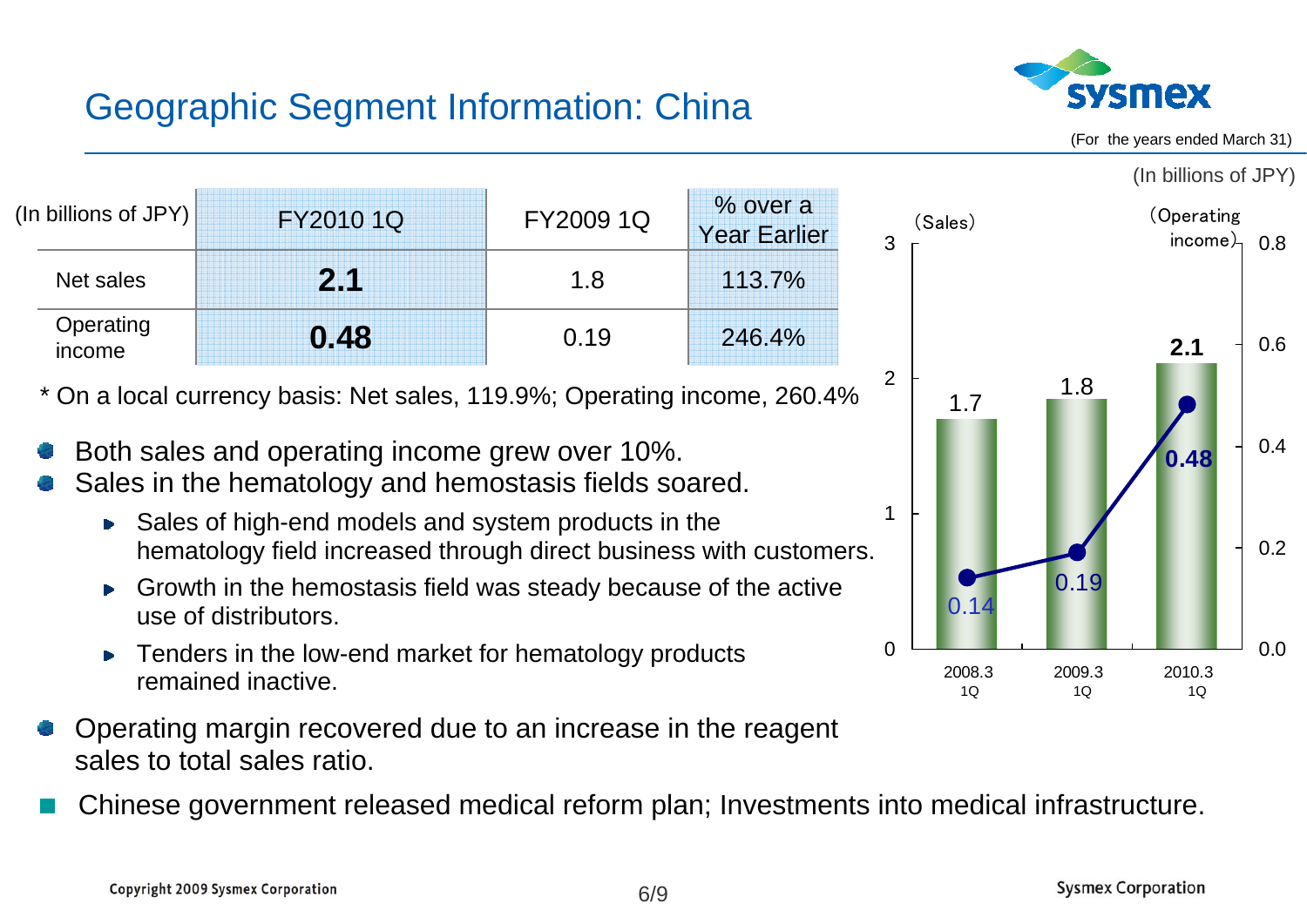

#### Geographic Segment Information: AP

<Excluding Korea, Taiwan, and Mongolia> (For the years ended March 31)

| (In billions of JPY) $\mid$ | FY2010 1Q | FY2009 1Q   | % over a<br><b>Year Earlier</b> |
|-----------------------------|-----------|-------------|---------------------------------|
| Net sales                   | 1.1       | 12          | 92.3%                           |
| Operating<br>income         | 0.16      | <u>በ 20</u> | 80.8%                           |

\* On a local currency basis: Net sales,106.8%; Operating income, 94.3%

- Growth in the hematology field in Southeast Asia was steady.
	- A system product was introduced into the largest hospital in  $\blacktriangleright$ the Philippines
- Some governmental tenders were postponed in Malaysia.

(There were a large number of tenders in AP in the 1st quarter of previous year.)

Operating income decreased due to the impact of yen's appreciation.

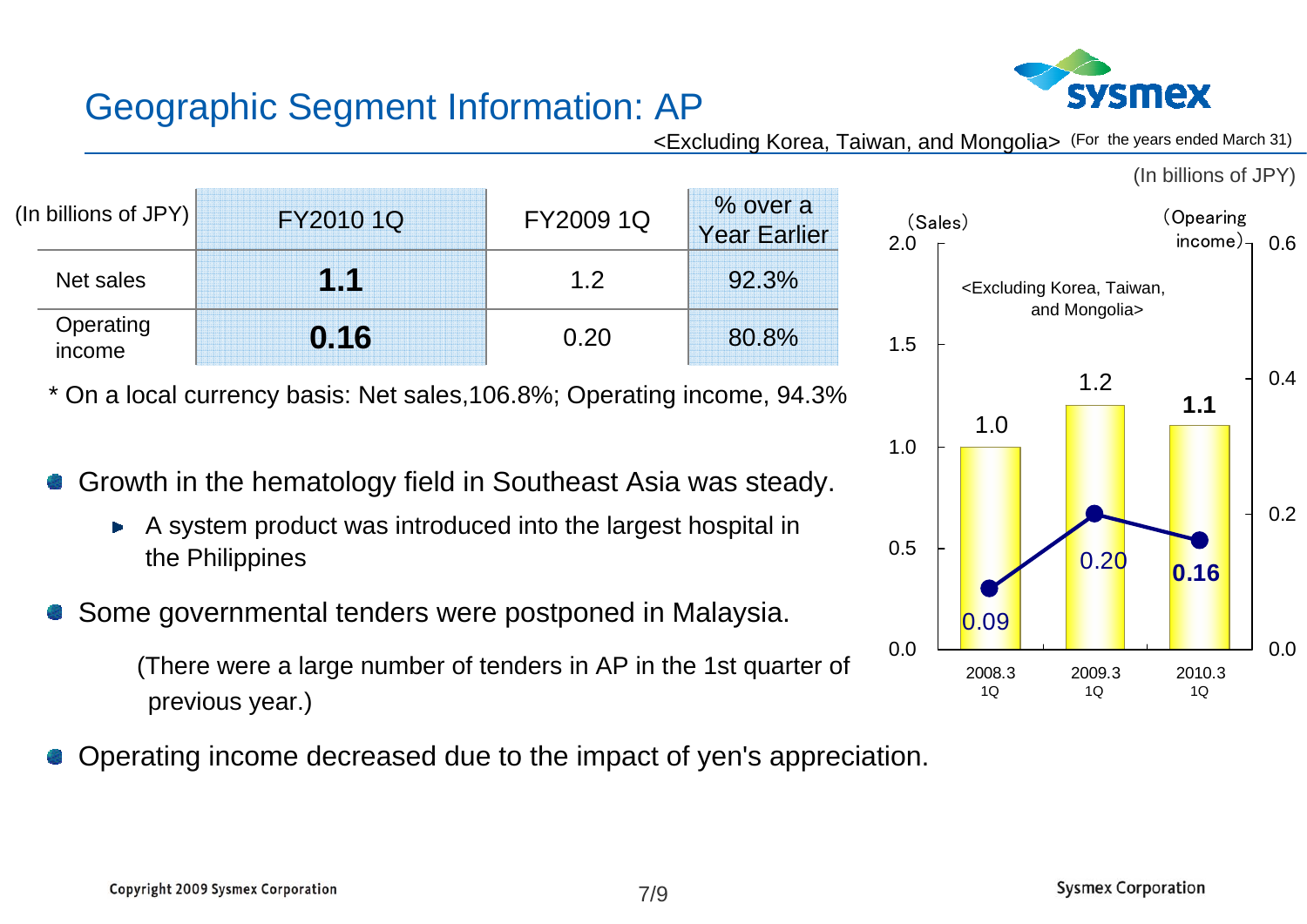# sysmex

(For the years ended March 31)

## Geographic Segment Information: Japan

**0.45**Korea, Taiwan,  $\overline{0.45}$   $0.44$   $102.4\%$ Sales to customers% over a Year EarlierIntra-area **Transfer** Japan 0.737.86.815.2FY2009 1Q **6.1** 77.3% Net sales **13.3** 87.6% **6.7** 98.4% Operating income **△0.47** (In billions of JPY) FY2010 1Q  $\leq$ Including Korea, Taiwan, and Mongolia $>$ 

#### Sales to customers (Japan)

- Growth in the hematology field was steady because of the solutions offered.
- Sales of POCs (simplified test kits) increased because of  $\blacktriangleright$ the new influenza pandemic.
- Sales in immunochemistry and clinical chemistry decreased.
- Intra-area Transfer
	- Exports to affiliates decreased due to the impact of yen's appreciation.  $_{\rm 0}$
- Operating income decreased due to the impact of yen's appreciation.
	- Operating income slightly fluctuated upper than estimated because of controlling SG&A expenses.



**Copyright 2009 Sysmex Corporation** 



**Sysmex Corporation**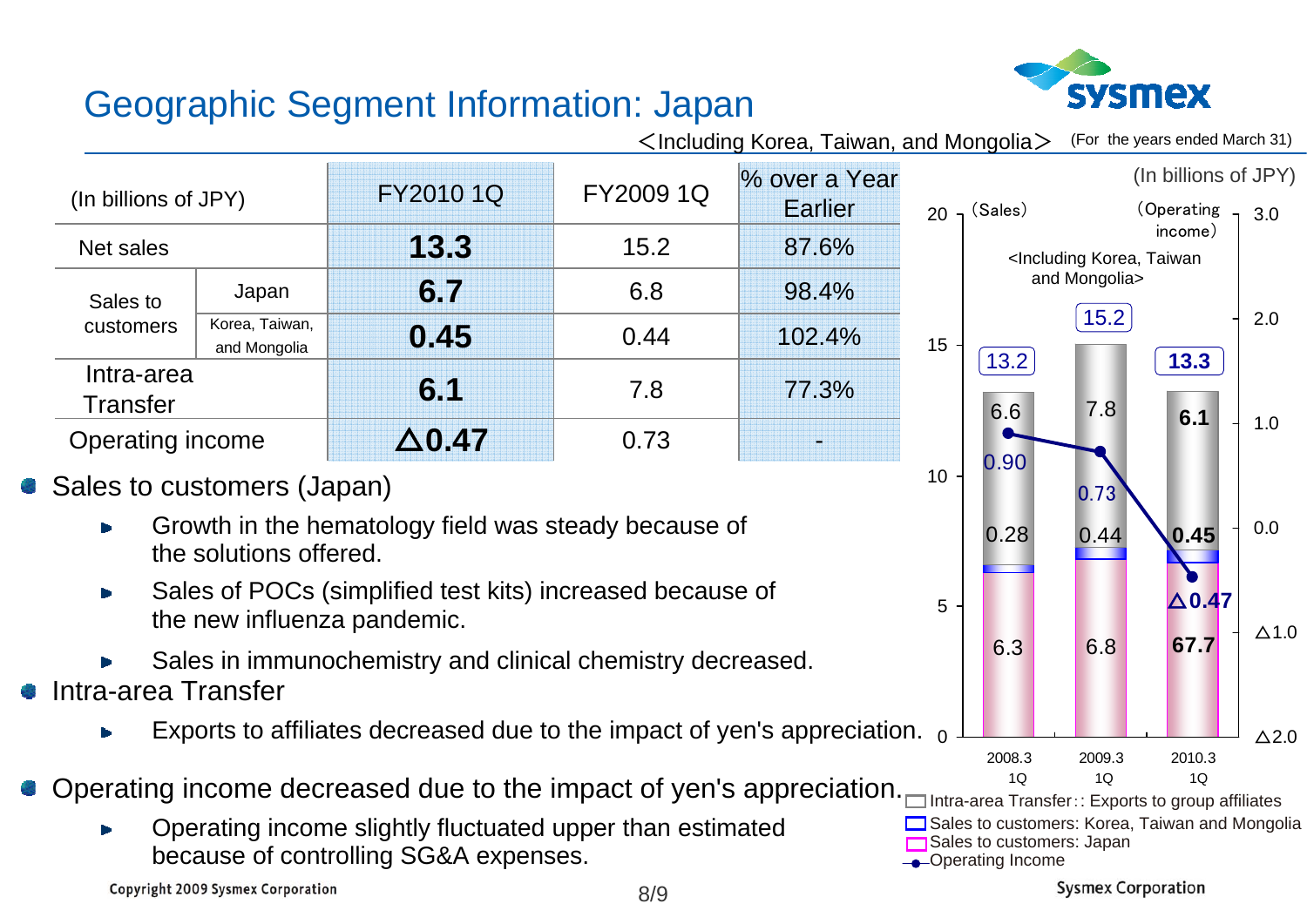#### Consolidated Earnings Forecast (Not revised since May 2009)



(For the years ended March 31)